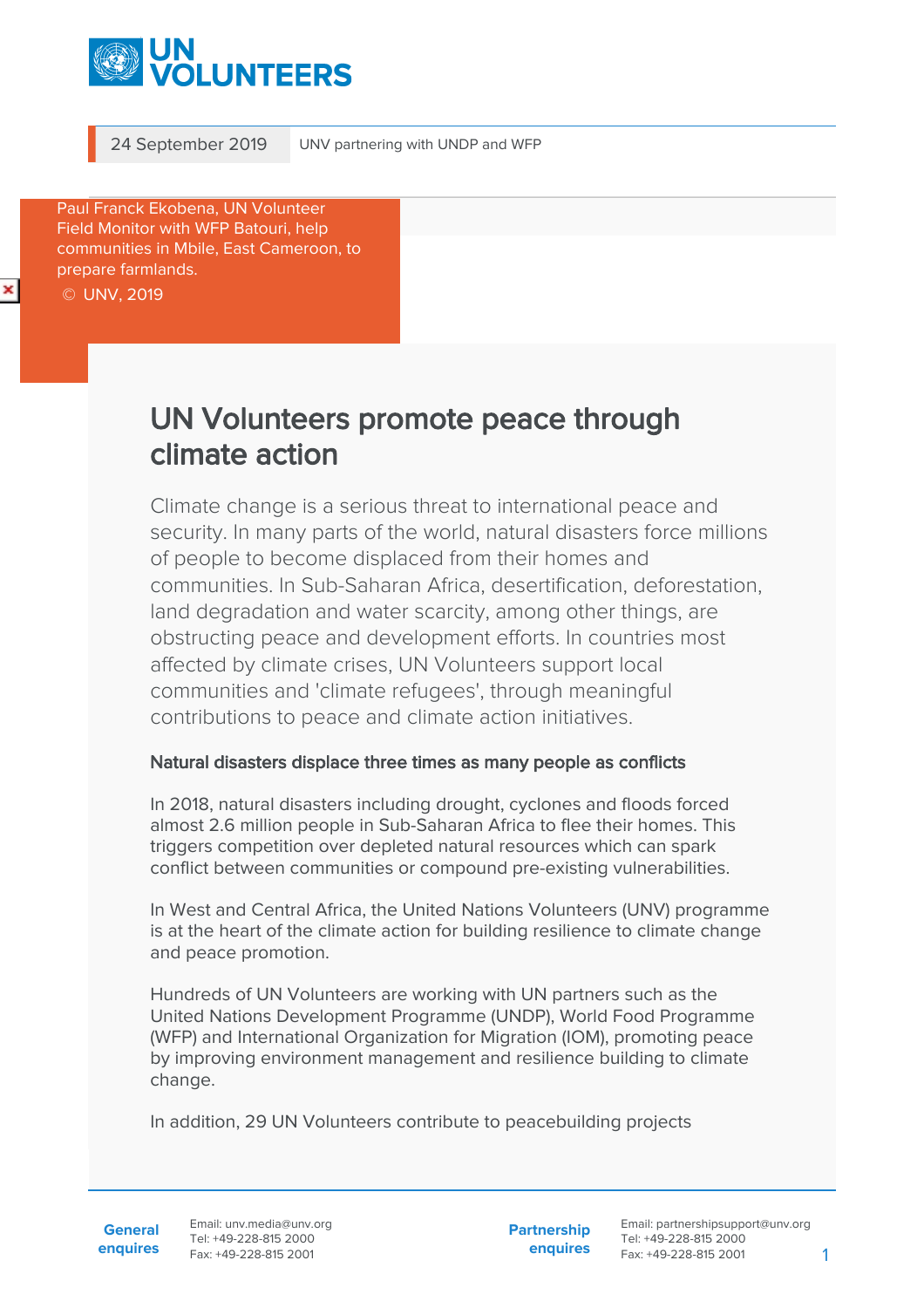

supported by the United Nations Peacebuilding Fund (PBF), especially in Mali (18), Guinea-Bissau (8), Burkina Faso (2) and Guinea (1).

In countries such as Senegal and Guinea Bissau, UN Volunteers promote peace by improving management of environmental challenges, supporting elections, enabling the rehabilitation of political authority and the promotion of democratic values and peace between communities.

Paul Frank Ekobena is a UN Volunteer Field Monitor with WFP Batouri, in Eastern Cameroon. His duties include supporting WFP operations, including coordination and supervision of distribution activities to beneficiaries, as well as preparing farmlands for agriculture.

K Volunteering for climate action is a means to sustainable peace. The involvement of volunteers enables communities affected by climate change to better manage their environment, develop activities and strengthen community ties. --Paul Frank Ekobena, UN Volunteer Field Monitor with WFP , Cameroon

## Promoting peace through climate action in Senegal

In the Casamance in southern Senegal, soil degradation and salinization of water and crops are endangering food security. For Mamadou Lamine Coly, UN Volunteer Forestry and Environmental Engineer with UNDP, this can impact peace and development efforts in the region.

According to Mamadou, there is a link between peace, climate change, and volunteerism. He explains that one of the effects of climate change is the rising of water levels, causing the salinization of farmlands. Thousands of hectares (over 80,000 hectares since 1993) of fertile land became thus wasted in locations where farming is the main source of income for communities in Ziguinchor (Casamance). Mamadou explains that this is can endanger the peace process in this part of Senegal, and force people to emigrate.

Mamadou develops reforestation actions, through the planting of Avicenna

**enquires** Tel: +49-228-815 2000 Fax: +49-228-815 2001 Email: unv.media@unv.org<br>Tel: +49-228-815.2000

**Partnership enquires**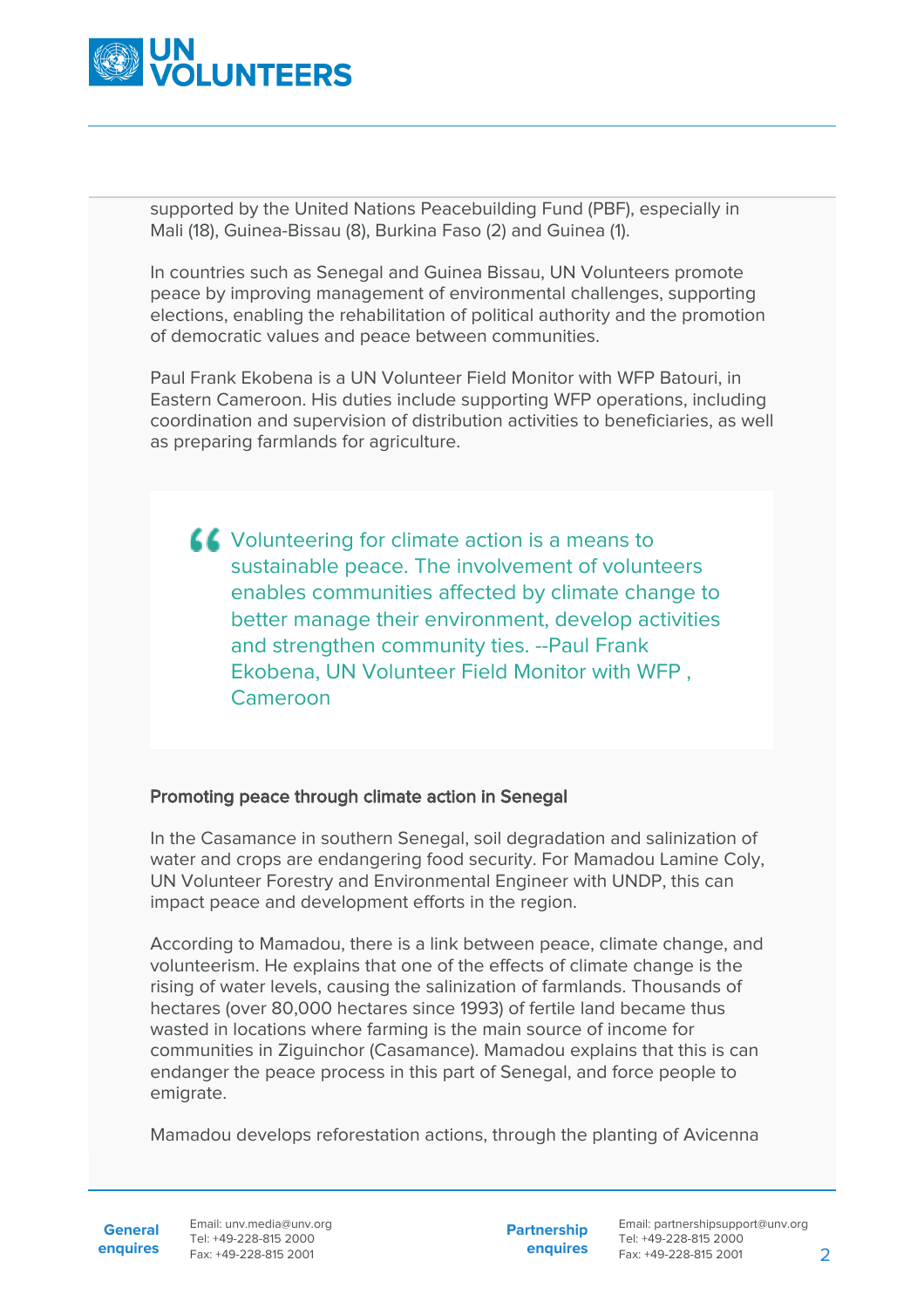

Africana, a species whose purpose is to desalinize and protect rice fields. He also supports the installation of protective dikes to prevent the progression of saline groundwater and settling ponds for fish farming.

Mamadou Lamine Coly, UN Volunteer Forestry and Environmental Engineer with UNDP during a visit to communities in Ziguinchor, Senegal. (©UNV, 2019)

As part of the Project for Strengthening the Management of the Lands and Ecosystems of Niayes and Casamance (PRGTE), every year since 2016, Mamadou has helped communities to recover 60 hectares of land, including 40 hectares in Ziguinchor and 20 hectares in Sédhiou.

Furthermore, Mamadou is frequently invited to radio talks at Ziguinchor community radio Kassumay FM to raise community awareness on climate issues and share good practices on how they can better protect the environment. He also facilitates the implementation of production zones, monitors the behaviour of crops and distributes agricultural equipment, market gardening and irrigation in three communes.

**A Building protection dikes make it possible to recover** abandoned land and make the soil fertile. This helps promote increased production and incomes, thus achieving food security which is the key to sustainable peace. --Mamadou Lamine Coly, UN Volunteer Forestry and Environmental Engineer with UNDP

According to the World Bank, climate change is the biggest threat to peace and development. It will push tens of millions of people to migrate within their countries by 2050 in three regions - Sub-Saharan Africa, South Asia and Latin America, which together represent 55 per cent of the developing world's population.

**General enquires** Email: unv.media@unv.org Tel: +49-228-815 2000 Fax: +49-228-815 2001

**Partnership enquires**

Email: partnershipsupport@unv.org Tel: +49-228-815 2000 Fax: +49-228-815 2001 3